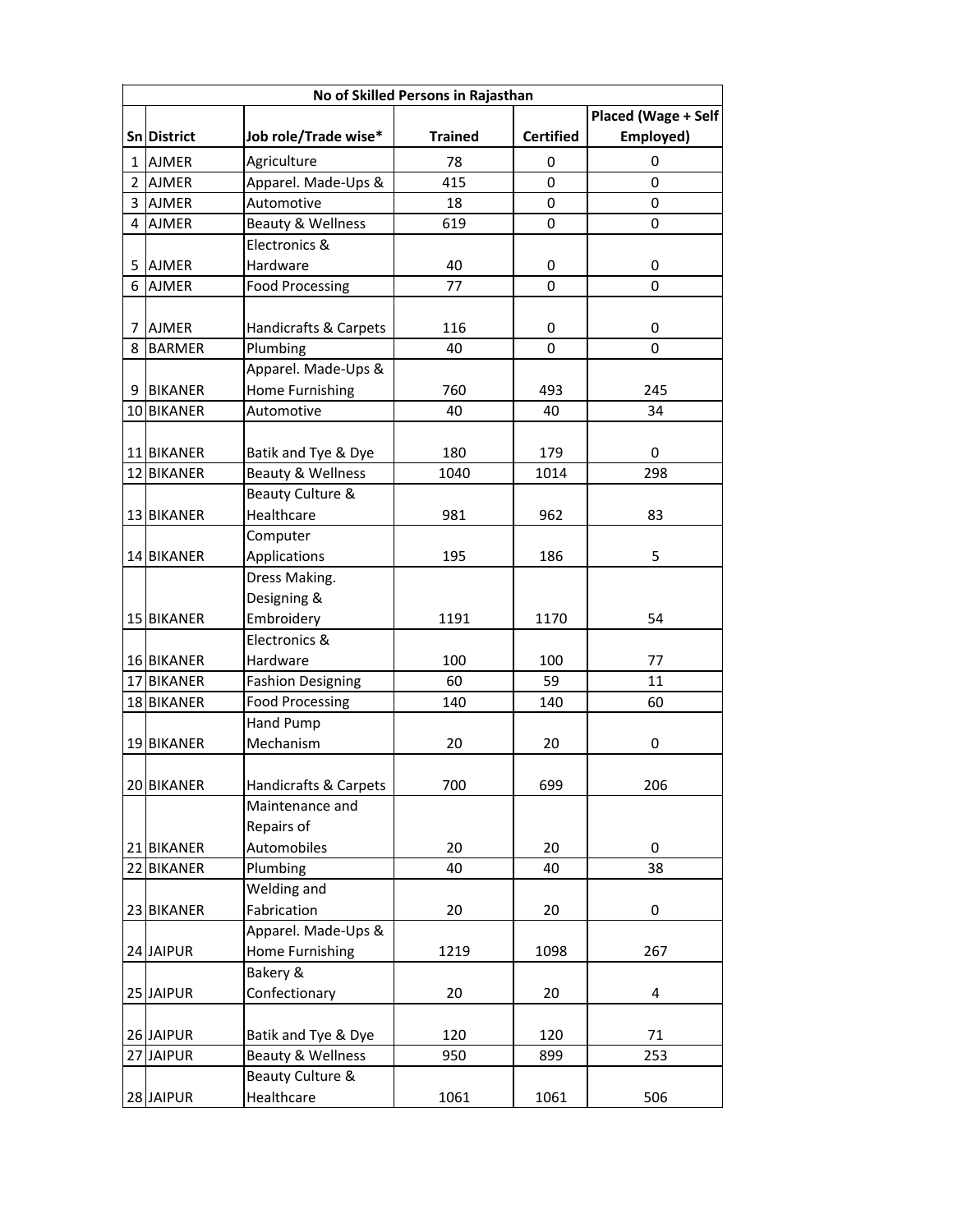|             | Computer                     |      |      |              |
|-------------|------------------------------|------|------|--------------|
| 29 JAIPUR   | Applications                 | 120  | 120  | 48           |
|             | Dress Making.                |      |      |              |
|             | Designing &                  |      |      |              |
| 30 JAIPUR   | Embroidery                   | 1141 | 1141 | 384          |
|             |                              |      |      |              |
| 31 JAIPUR   | <b>Electrical Technician</b> | 60   | 60   | 28           |
|             | Electronics &                |      |      |              |
| 32 JAIPUR   | Hardware                     | 80   | 80   | 18           |
| 33 JAIPUR   | <b>Fashion Designing</b>     | 40   | 40   | 28           |
|             |                              |      |      |              |
| 34 JAIPUR   | Handicrafts & Carpets        | 699  | 680  | 183          |
| 35 JAIPUR   | <b>IT-ITES</b>               | 40   | 20   | 6            |
|             | Photography &                |      |      |              |
| 36 JAIPUR   | Videography                  | 21   | 21   | 5            |
|             | Radio & Television           |      |      |              |
| 37 JAIPUR   | Mechanism                    | 20   | 20   | 4            |
|             |                              |      |      |              |
|             | Textiles & Handlooms         | 40   | 40   |              |
| 38 JAIPUR   |                              |      |      | 11           |
| 39 JHALAWAR | Agriculture                  | 140  | 100  |              |
|             | Apparel. Made-Ups &          |      |      |              |
| 40 JHALAWAR | Home Furnishing              | 920  | 660  | 0            |
| 41 JHALAWAR | Automotive                   | 260  | 240  | $\mathbf{1}$ |
| 42 JHALAWAR | Beauty & Wellness            | 920  | 880  | 0            |
|             | Beauty Culture &             |      |      |              |
| 43 JHALAWAR | Healthcare                   | 681  | 678  | 7            |
|             | Computer                     |      |      |              |
| 44 JHALAWAR | Applications                 | 260  | 260  | 0            |
|             | Dress Making.                |      |      |              |
|             | Designing &                  |      |      |              |
| 45 JHALAWAR | Embroidery                   | 1401 | 1400 | 14           |
|             |                              |      |      |              |
| 46 JHALAWAR | <b>Electrical Technician</b> | 60   | 60   | 0            |
|             | Electronics &                |      |      |              |
| 47 JHALAWAR | Hardware                     | 440  | 420  | 0            |
|             |                              |      |      |              |
| 48 JHALAWAR | Handicrafts & Carpets        | 320  | 320  | 0            |
| 49 JHALAWAR | Plumbing                     | 60   | 60   | 0            |
|             | Refrigeration and Air        |      |      |              |
|             | Conditioning                 |      |      |              |
| 50 JHALAWAR | Mechanism                    | 40   | 40   | 1            |
|             | Welding and                  |      |      |              |
| 51 JHALAWAR | Fabrication                  | 160  | 159  | 3            |
|             | Apparel. Made-Ups &          |      |      |              |
| 52 KOTA     | Home Furnishing              | 1000 | 965  | 0            |
| 53 KOTA     | Beauty & Wellness            | 1020 | 948  | 0            |
|             | Beauty Culture &             |      |      |              |
| 54 KOTA     | Healthcare                   | 1153 | 1122 | 284          |
|             | Carpentry & Furniture        |      |      |              |
| 55 KOTA     | Making                       | 20   | 20   | 4            |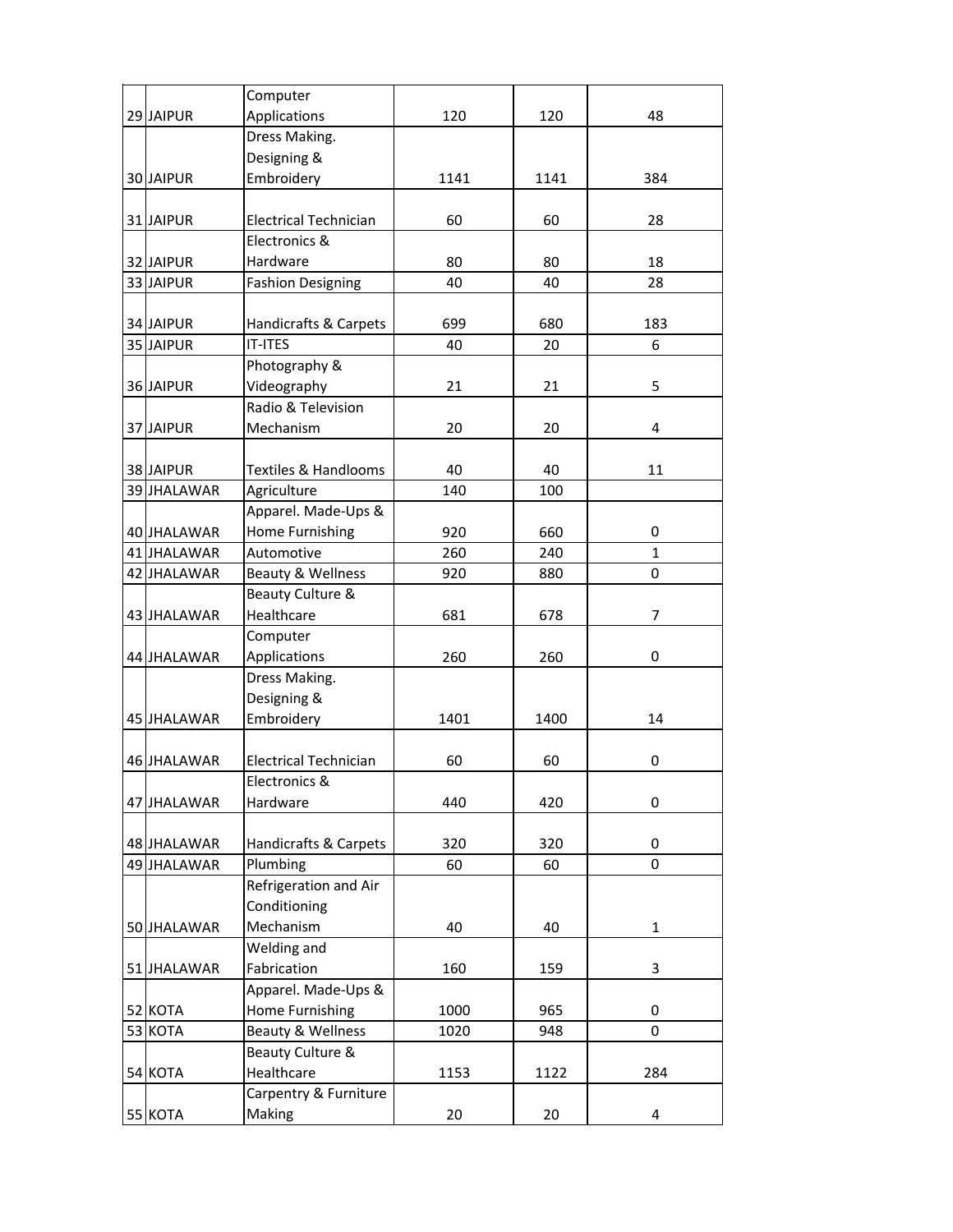|          | Computer                     |      |      |                |
|----------|------------------------------|------|------|----------------|
| 56 KOTA  | Applications                 | 189  | 182  | 39             |
|          | Dress Making.                |      |      |                |
|          | Designing &                  |      |      |                |
| 57 KOTA  | Embroidery                   | 923  | 881  | 272            |
|          |                              |      |      |                |
| 58 KOTA  | <b>Electrical Technician</b> | 40   | 37   | 25             |
|          | Electronics &                |      |      |                |
| 59 KOTA  | Hardware                     | 120  | 95   | 0              |
|          | Fruit & Vegetable            |      |      |                |
|          | Processing and               |      |      |                |
| 60 KOTA  | Preservation                 | 140  | 139  | 31             |
| 61 KOTA  | Furniture & Fittings         | 60   | 60   | 0              |
|          | Hand Pump                    |      |      |                |
| 62 KOTA  | Mechanism                    | 60   | 56   | 18             |
|          |                              |      |      |                |
| 63 KOTA  | Handicrafts & Carpets        | 560  | 518  | 8              |
|          | Maintenance and              |      |      |                |
|          | Repairs of                   |      |      |                |
| 64 KOTA  | Automobiles                  | 40   | 40   | 27             |
|          | Management and               |      |      |                |
|          | Entrepreneurship &           |      |      |                |
| 65 KOTA  | Professional                 | 20   | 20   | 0              |
| 66 KOTA  | Plumbing                     | 20   | 18   | 0              |
|          | Refrigeration and Air        |      |      |                |
|          | Conditioning                 |      |      |                |
| 67 KOTA  | Mechanism                    | 36   | 29   | 0              |
|          | Apparel. Made-Ups &          |      |      |                |
| 68 SIKAR | Home Furnishing              | 600  | 559  | 0              |
| 69 SIKAR | Automotive                   | 120  | 100  | $\overline{4}$ |
| 70 SIKAR | Beauty & Wellness            | 740  | 600  | 112            |
|          | Beauty Culture &             |      |      |                |
| 71 SIKAR | Healthcare                   | 680  | 674  | 62             |
|          | Computer                     |      |      |                |
| 72 SIKAR | Applications                 | 240  | 240  | 10             |
| 73 SIKAR | Construction                 | 100  | 80   | 31             |
|          | Dress Making.                |      |      |                |
|          | Designing &                  |      |      |                |
| 74 SIKAR | Embroidery                   | 1398 | 1398 | 185            |
|          | Electronics &                |      |      |                |
| 75 SIKAR | Hardware                     | 340  | 260  | 0              |
|          | Fruit & Vegetable            |      |      |                |
|          | Processing and               |      |      |                |
| 76 SIKAR | Preservation                 | 60   | 60   | 0              |
| 77 SIKAR | Furniture & Fittings         | 340  | 300  | 66             |
|          |                              |      |      |                |
| 78 SIKAR | Handicrafts & Carpets        | 140  | 140  | 0              |
| 79 SIKAR | Plumbing                     | 260  | 240  | 0              |
|          | <b>Plumbing and Sanitary</b> |      |      |                |
| 80 SIKAR | Work                         | 80   | 80   | 5              |